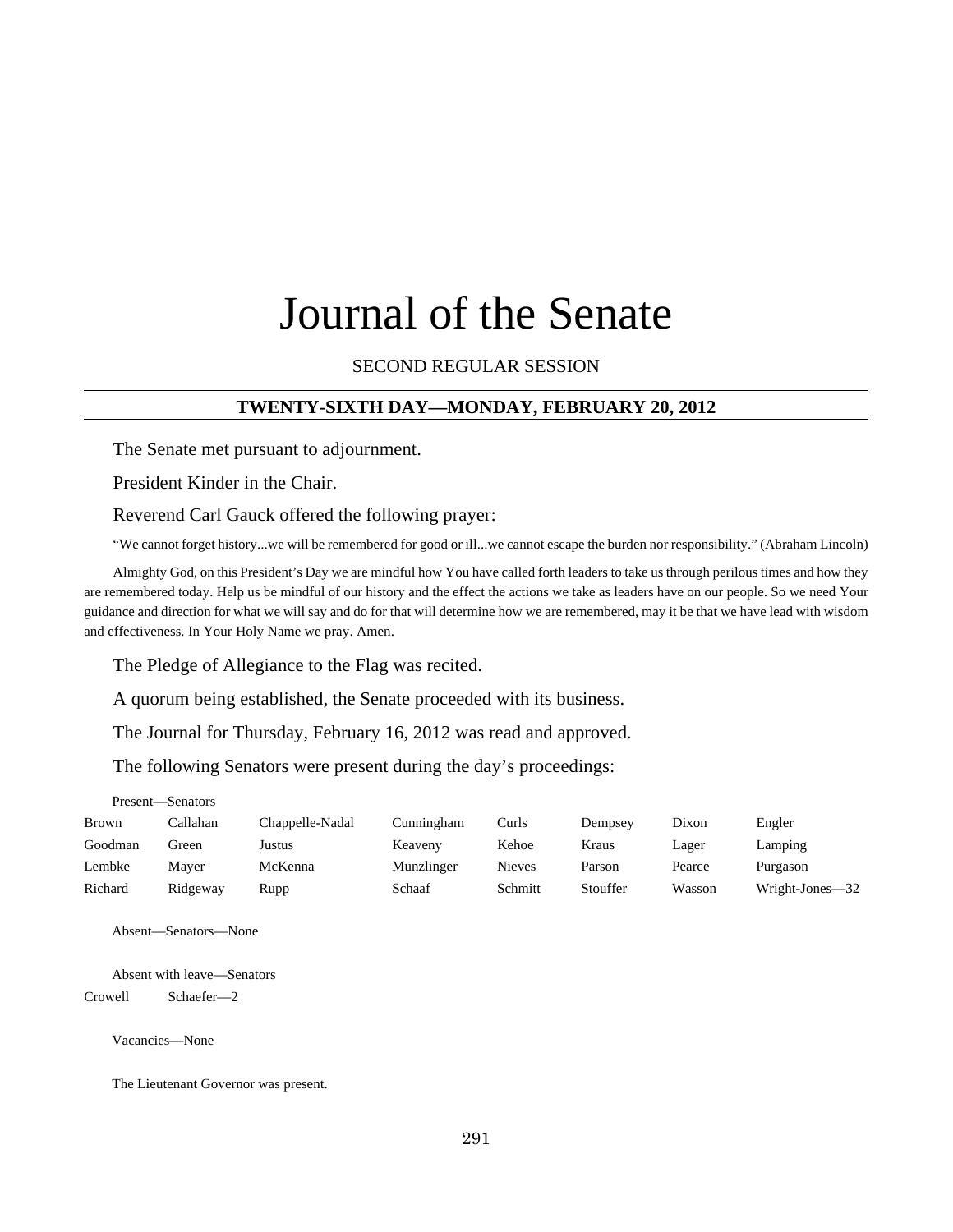#### **RESOLUTIONS**

Senator Wasson offered Senate Resolution No. 1451, regarding Olivia Gammill, Nixa, which was adopted.

On behalf of Senator Crowell, Senator Dempsey offered Senate Resolution No. 1452, regarding the Sixtieth Wedding Anniversary of Mr. and Mrs. Keith E. Haynes, Jackson, which was adopted.

Senator Dempsey offered Senate Resolution No. 1453, regarding Richard Probst, which was adopted. Senator Dempsey offered Senate Resolution No. 1454, regarding Kevin Jett, which was adopted. Senator Dempsey offered Senate Resolution No. 1455, regarding Tracy Sherman, which was adopted.

Senator Dempsey offered Senate Resolution No. 1456, regarding Kevin Shrum, which was adopted.

Senator Dempsey offered Senate Resolution No. 1457, regarding Andy Foulds, which was adopted.

Senator Dempsey offered Senate Resolution No. 1458, regarding Joan Buchheit, which was adopted.

Senator Dempsey offered Senate Resolution No. 1459, regarding John Krietemeyer, which was adopted.

Senator Dempsey offered Senate Resolution No. 1460, regarding Thomas Gunning, which was adopted.

Senator Dempsey offered Senate Resolution No. 1461, regarding Virgil "Red" Stout, which was adopted.

Senator Lager offered Senate Resolution No. 1462, regarding the Fiftieth Wedding Anniversary of Mr. and Mrs. Jack Thieme, Humphreys, which was adopted.

Senator Lager offered Senate Resolution No. 1463, regarding the Fiftieth Wedding Anniversary of Mr. and Mrs. Dick Thomson, Maryville, which was adopted.

Senator Green offered Senate Resolution No. 1464, regarding Joseph Matthew Radichel, Florissant, which was adopted.

Senator Green offered Senate Resolution No. 1465, regarding Eric Bradley Radichel, Florissant, which was adopted.

Senator Schmitt assumed the Chair.

#### **INTRODUCTION OF BILLS**

The following Bills were read the 1st time and ordered printed:

**SB 813**–By Richard.

An Act to repeal section 67.085, RSMo, and to enact in lieu thereof one new section relating to the investment of certain public funds.

#### **SB 814**–By Brown.

An Act to repeal sections 59.319, 60.510, 60.530, 60.540, 60.560, 60.570, 60.580, 60.595, 60.610, and 60.620, RSMo, and to enact in lieu thereof ten new sections relating to the land survey program.

#### **SB 815**–By McKenna.

An Act to repeal sections 50.332 and 52.320, RSMo, and to enact in lieu thereof two new sections relating to permissible contracts between municipalities and certain counties.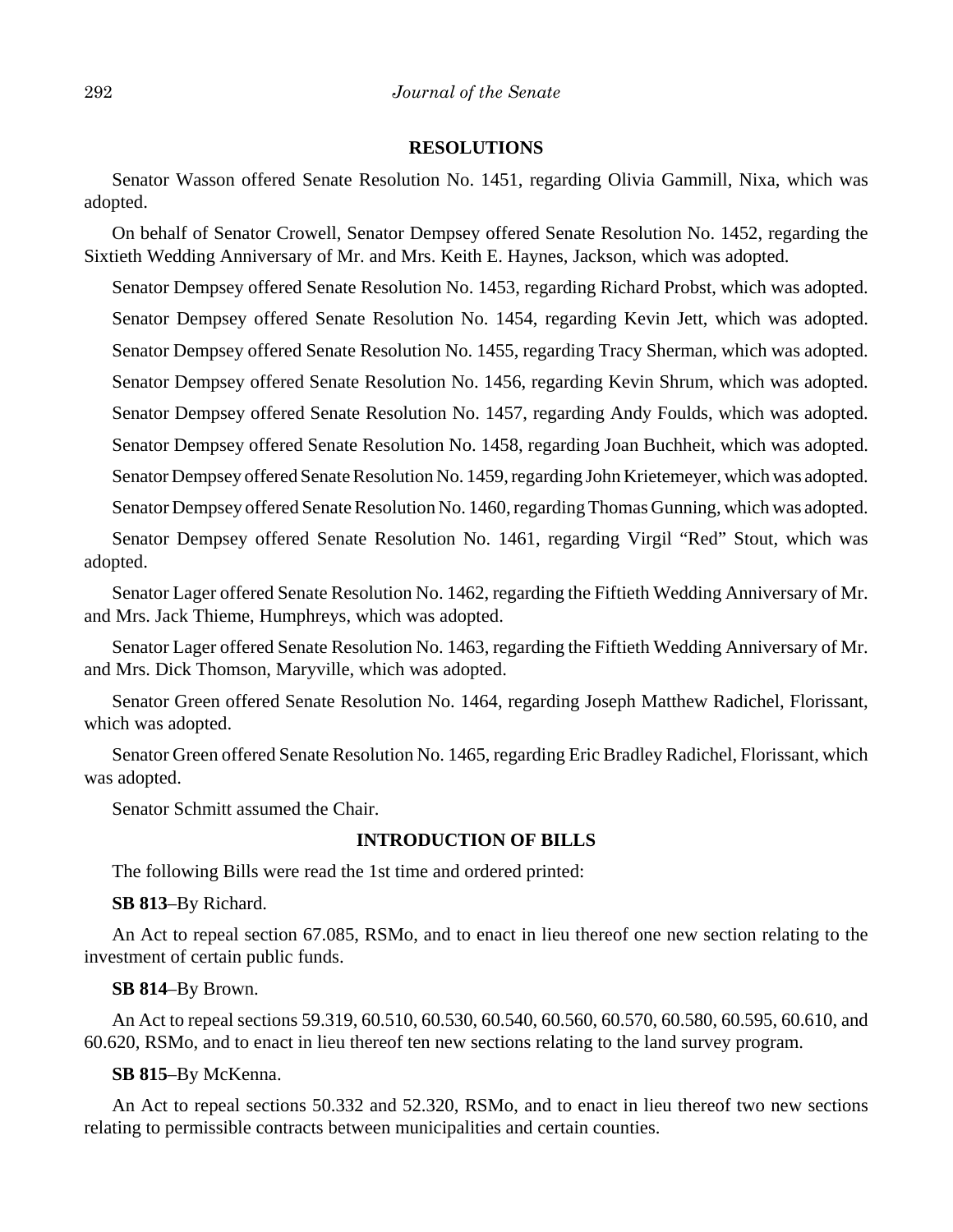#### **SB 816**–By Kraus.

An Act to repeal sections 288.030 and 288.050, RSMo, and to enact in lieu thereof two new sections relating to disqualification from unemployment benefits.

#### **SENATE BILLS FOR PERFECTION**

Senator Brown moved that **SB 621**, with **SCS**, be taken up for perfection, which motion prevailed.

**SCS** for **SB 621**, entitled:

## SENATE COMMITTEE SUBSTITUTE FOR SENATE BILL NO. 621

An Act to repeal sections 197.080 and 197.100, RSMo, and to enact in lieu thereof two new sections relating to hospital licensure.

Was taken up.

Senator Brown moved that **SCS** for **SB 621** be adopted.

Senator Brown offered **SS** for **SCS** for **SB 621**, entitled:

# SENATE SUBSTITUTE FOR SENATE COMMITTEE SUBSTITUTE FOR SENATE BILL NO. 621

An Act to repeal sections 197.080 and 197.100, RSMo, and to enact in lieu thereof two new sections relating to hospital licensure.

Senator Brown moved that **SS** for **SCS** for **SB 621** be adopted.

At the request of Senator Brown, **SB 621**, with **SCS** and **SS** for **SCS** (pending), was placed on the Informal Calendar.

Senator Lager moved that **SJR 26** be taken up for perfection, which motion prevailed.

On motion of Senator Lager, **SJR 26** was declared perfected and ordered printed.

**SB 719**, with **SCS**, was placed on the Informal Calendar.

Senator Mayer moved that **SB 701** be taken up for perfection, which motion prevailed.

Senator Pearce assumed the Chair.

On motion of Senator Mayer, **SB 701** was declared perfected and ordered printed.

At the request of Senator Stouffer, **SB 480**, with **SCS**, was placed on the Informal Calendar.

Senator Schmitt moved that **SB 457**, with **SCS**, be taken up for perfection, which motion prevailed.

**SCS** for **SB 457**, entitled:

## SENATE COMMITTEE SUBSTITUTE FOR SENATE BILL NO. 457

An Act to repeal section 210.115, RSMo, and to enact in lieu thereof one new section relating to persons required to report child abuse and neglect.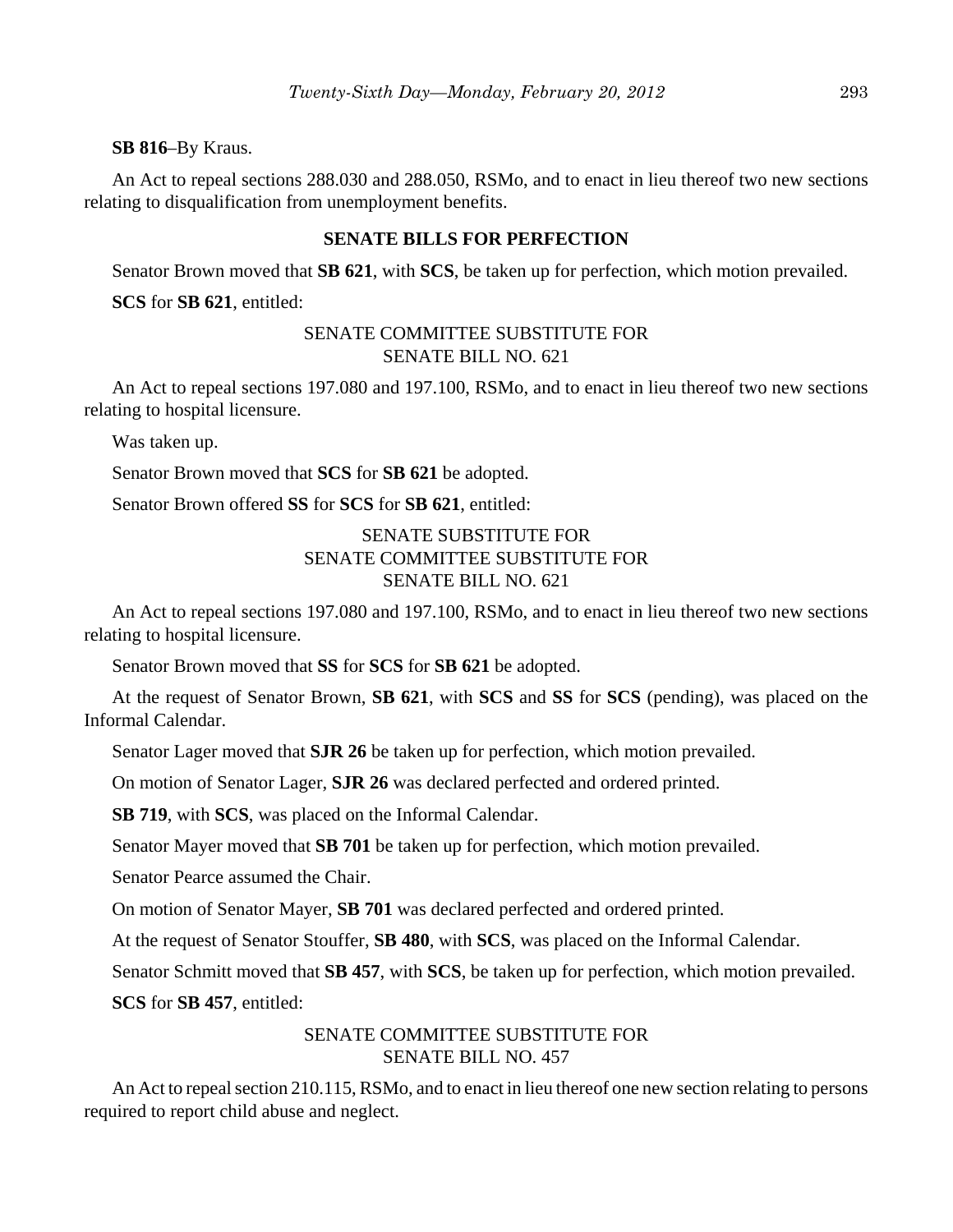Was taken up.

Senator Schmitt moved that **SCS** for **SB 457** be adopted.

Senator Schmitt offered **SS** for **SCS** for **SB 457**, entitled:

# SENATE SUBSTITUTE FOR SENATE COMMITTEE SUBSTITUTE FOR SENATE BILL NO. 457

An Act to repeal section 210.115, RSMo, and to enact in lieu thereof one new section relating to persons required to report child abuse and neglect.

Senator Schmitt moved that **SS** for **SCS** for **SB 457** be adopted.

At the request of Senator Schmitt, **SB 457**, with **SCS** and **SS** for **SCS** (pending), was placed on the Informal Calendar.

# **MESSAGES FROM THE HOUSE**

The following messages were received from the House of Representatives through its Chief Clerk:

Mr. President: I am instructed by the House of Representatives to inform the Senate that the House has taken up and passed **HB 1103**, entitled:

An Act to repeal section 339.1115, RSMo, and to enact in lieu thereof one new section relating to certain notices required by the Missouri appraisal management company registration and regulation act.

In which the concurrence of the Senate is respectfully requested.

Read 1st time.

Also,

Mr. President: I am instructed by the House of Representatives to inform the Senate that the House has taken up and passed **HB 1192**, entitled:

An Act to repeal section 166.415, RSMo, and to enact in lieu thereof one new section relating to the Missouri higher education savings program.

In which the concurrence of the Senate is respectfully requested.

Read 1st time.

Also,

Mr. President: I am instructed by the House of Representatives to inform the Senate that the House has taken up and passed **HB 1041**, entitled:

An Act to repeal section 37.005, RSMo, and to enact in lieu thereof one new section relating to the transfer of property by the governing boards of certain state universities, with an emergency clause.

Emergency clause adopted.

In which the concurrence of the Senate is respectfully requested.

Read 1st time.

# **INTRODUCTIONS OF GUESTS**

Senator Wright-Jones introduced to the Senate, members of Delta Sigma Theta Sorority, Inc., from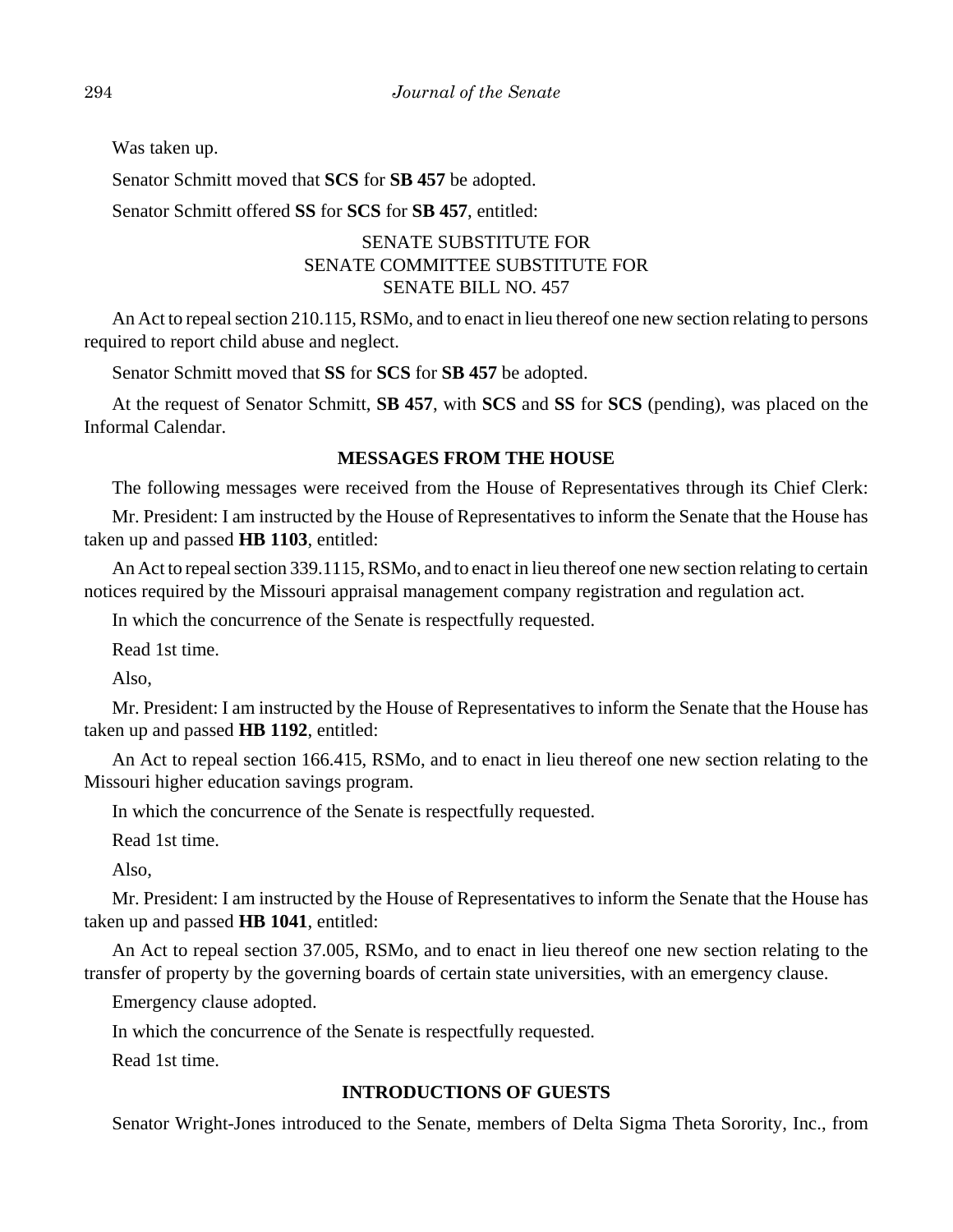around the state.

Senator Wasson introduced to the Senate, Breanne Pickering, Nixa.

Senator Cunningham introduced to the Senate, Cristiana Wright, Chesterfield.

Senator Ridgeway introduced to the Senate, her husband, Dr. Richard Ridgeway, Smithville.

Senator Stouffer introduced to the Senate, members of Missouri 4-H Legislative Academy.

Senator Lembke introduced to the Senate, Brian and Angie Winschel and their daughters, Elizabeth, Emma and Caroline, Oakville; and Elizabeth, Emma and Caroline were made honorary pages.

Senator Lembke introduced to the Senate, Bill and Jeannette Korpecki and their children, John and Olivia, First Senatorial District; and John and Olivia were made honorary pages.

Senator Lembke introduced to the Senate, Steve Hrbacek, First Senatorial District.

Senator Green introduced to the Senate, John and Tonya Eimer and their children, Grace, Augie and Sara, Jefferson County; and Sara, Augie and Grace were made honorary pages.

Senator Mayer introduced to the Senate, Superintendent Kenneth Cook, Jim and Carolyn Cornman and Ken Lentz, Malden School.

On motion of Senator Dempsey, the Senate adjourned under the rules.

## SENATE CALENDAR  $\overline{\phantom{a}}$

# TWENTY-SEVENTH DAY–TUESDAY, FEBRUARY 21, 2012 \_\_\_\_\_\_

# FORMAL CALENDAR

## SECOND READING OF SENATE BILLS

SB 794-Schmitt SB 795-Callahan, et al SB 796-Justus SB 797-Justus SB 798-Justus, et al SB 799-Justus, et al SB 800-Justus SB 801-Justus SB 802-Justus SB 803-Rupp SB 804-Engler SB 805-Engler

SB 806-Cunningham SB 807-Dempsey SB 808-Lembke SB 809-Lamping SB 810-Lamping SB 811-Dixon SB 812-Schaefer, et al SB 813-Richard SB 814-Brown SB 815-McKenna SB 816-Kraus